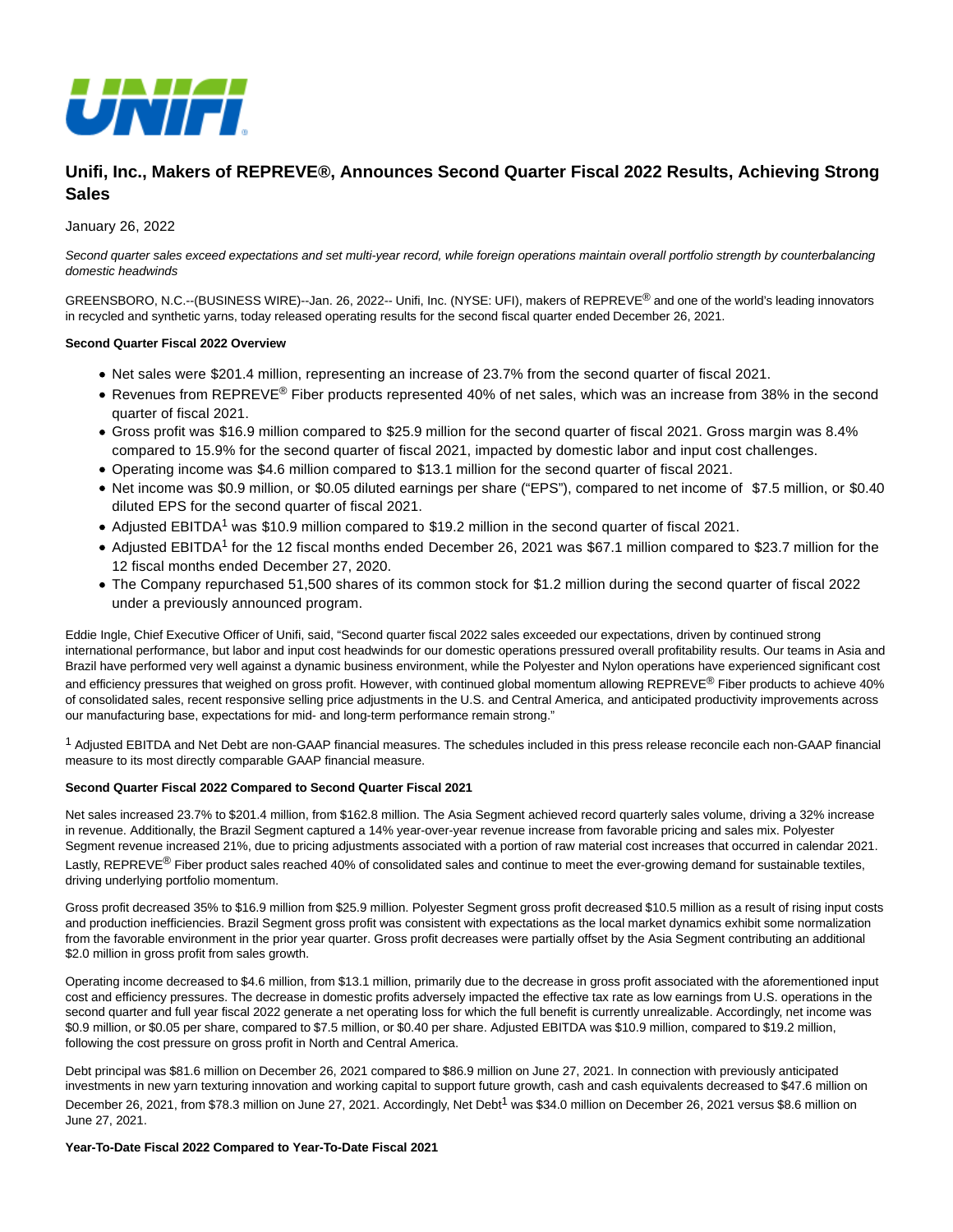Net sales were \$397.4 million, compared to \$304.3 million. Revenues from REPREVE® Fiber products represented 39% of consolidated net sales, compared to 38%. Gross margin was 10.8%, compared to 13.3%. Operating income was \$17.8 million, compared to \$16.0 million. Net income was \$9.6 million, compared to \$10.9 million.

### **Outlook**

The following reflect the Company's updated expectations for fiscal 2022, assuming there are no further significant disruptions to global markets, supply chains, or the labor market and no further adverse impacts from COVID-19.

- Sales volume and REPREVE<sup>®</sup> Fiber sales growth driving net sales to \$800 million or more, which would represent an increase of 20% or more from the level achieved in fiscal 2021.
- Adjusted EBITDA to range between \$60.0 million and \$62.0 million, with a larger portion of second half fiscal 2022 profitability being generated in the fourth quarter ending July 3, 2022 rather than the third quarter ending March 27, 2022.
- An effective tax rate between 40% and 50%, assuming no significant changes in existing tax legislation.
- Capital expenditures of approximately \$40.0 million to \$44.0 million, as the Company continues its plan to invest in new yarn texturing machinery within its Americas facilities. Such capital expenditure levels will be funded by cash on-hand and available financing arrangements and are inclusive of approximately \$10.0 million to \$12.0 million of routine annual maintenance.

Ingle concluded, "Although we face some short-term headwinds domestically that have impacted our performance, I am proud of the way all of our employees globally continue to deliver value and contribute to making Unifi a better company each and every day. We feel that we are better positioned to navigate our domestic headwinds going forward and remain confident in our ability to execute and drive future value for shareholders. Our momentum in Asia and Brazil helped contribute to overall revenue performance exceeding expectations, demonstrating the strength of our dynamic global business model. As the demand for sustainable solutions grows, we will remain focused on capturing momentum towards long-term growth and are excited for the opportunities that lie ahead of us."

### **Investor Day 2022**

The Company plans to host an Investor Day on Wednesday, February 16, 2022 at its manufacturing facilities in North Carolina. Parties interested in attending this event in-person should contact the Company for further details.

#### **Update on Recent Trade Actions**

On October 19, 2021, the U.S. Department of Commerce (the "Commerce Department") announced final antidumping duty deposit rates on imports of polyester textured yarn (the "Subject Imports") from Indonesia, Malaysia, Thailand, and Vietnam (the "Subject Countries"). On November 16, 2021, the U.S. International Trade Commission determined that the U.S. textile industry was materially injured by Subject Imports from Subject Countries, and in December 2021, the Commerce Department issued unanimous final antidumping duty orders on Subject Imports. Following these concluded petitions, the Company continues to expect an increase in annual revenue of \$20.0 million or greater as a result of a more normalized pricing environment.

### **Second Quarter Fiscal 2022 Earnings Conference Call**

The Company will provide additional commentary regarding its second quarter results and other developments during its earnings conference call on January 27, 2022, at 8:30 a.m., Eastern Time. The call can be accessed via a live audio webcast on the Company's website at [http://investor.unifi.com.](https://cts.businesswire.com/ct/CT?id=smartlink&url=http%3A%2F%2Finvestor.unifi.com&esheet=52569112&newsitemid=20220126005733&lan=en-US&anchor=http%3A%2F%2Finvestor.unifi.com&index=1&md5=8958b36c90dd4e7f45f1ef5204902130) Additional supporting materials and information related to the call will also be available on the Company's website.

### **About Unifi**

Unifi, Inc. (NYSE: UFI) is a global textile solutions provider and one of the world's leading innovators in manufacturing synthetic and recycled performance fibers. Through REPREVE<sup>®</sup>, one of Unifi's proprietary technologies and the global leader in branded recycled performance fibers, Unifi has transformed more than 30 billion plastic bottles into recycled fiber for new apparel, footwear, home goods and other consumer products. Unifi continually innovates technologies to meet consumer needs in moisture management, thermal regulation, antimicrobial protection, UV protection, stretch, water resistance and enhanced softness. Unifi collaborates with many of the world's most influential brands in the sports apparel, fashion, home, automotive and other industries. For more information about Unifi, visi[t www.Unifi.com.](https://cts.businesswire.com/ct/CT?id=smartlink&url=http%3A%2F%2Fwww.Unifi.com&esheet=52569112&newsitemid=20220126005733&lan=en-US&anchor=www.Unifi.com&index=2&md5=f5ed2d7619a48fbbc95b2ea8b4da604d)

Financial Statements, Business Segment Information and Reconciliations of Reported Results to Adjusted Results to Follow

### **CONDENSED CONSOLIDATED STATEMENTS OF INCOME**

**(Unaudited)**

**(In thousands, except per share amounts)**

**For the Three Months Ended For the Six Months Ended**

**December 26, 2021 December 27, 2020 December 26, 2021 December 27, 2020**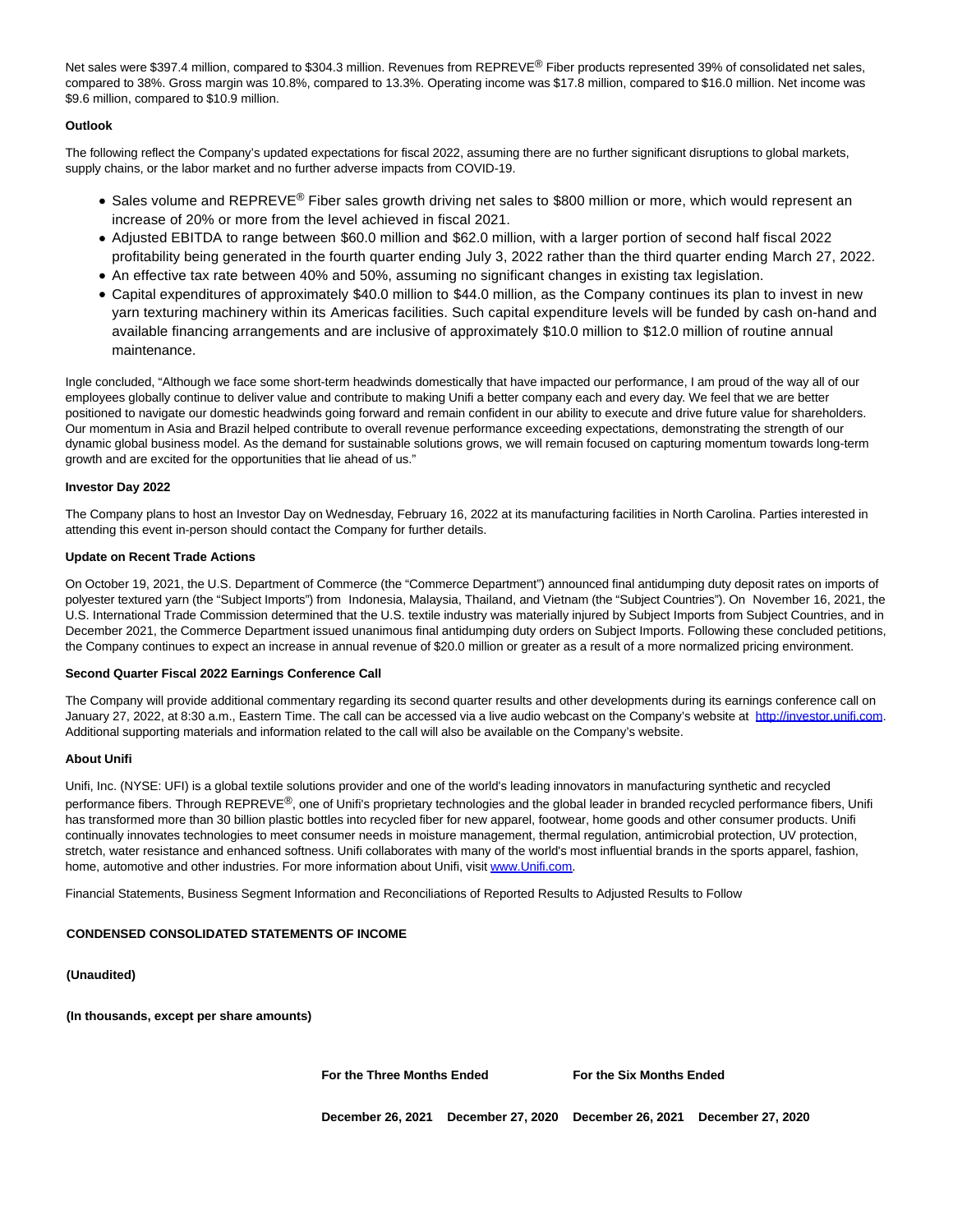| Net sales                                       | \$<br>201,410 | \$            | 162,776 |               | \$<br>397,402 | \$            | 304,281  |               |
|-------------------------------------------------|---------------|---------------|---------|---------------|---------------|---------------|----------|---------------|
| Cost of sales                                   | 184,520       |               | 136,842 |               | 354,415       |               | 263,786  |               |
| Gross profit                                    | 16,890        |               | 25,934  |               | 42,987        |               | 40,495   |               |
| Selling, general and administrative expenses    | 11,966        |               | 12,625  |               | 24,636        |               | 23,989   |               |
| Benefit for bad debts                           | (240)         | $\lambda$     | (259)   | $\mathcal{E}$ | (320)         | $\mathcal{L}$ | (1, 146) | $\big)$       |
| Other operating expense, net                    | 573           |               | 476     |               | 829           |               | 1,654    |               |
| Operating income                                | 4,591         |               | 13,092  |               | 17,842        |               | 15,998   |               |
| Interest income                                 | (194)         | $\mathcal{E}$ | (187)   | $\lambda$     | (452)         | $\mathcal{E}$ | (312)    | $\mathcal{E}$ |
| Interest expense                                | 735           |               | 833     |               | 1,431         |               | 1,704    |               |
| Equity in earnings of unconsolidated affiliates | (64)          | $\mathcal{E}$ | (130)   | $\lambda$     | (344)         | $\mathcal{E}$ | (223)    | $\big)$       |
| Income before income taxes                      | 4,114         |               | 12,576  |               | 17,207        |               | 14,829   |               |
| Provision for income taxes                      | 3,185         |               | 5,112   |               | 7,598         |               | 3,933    |               |
| Net income                                      | \$<br>929     | \$            | 7,464   |               | \$<br>9,609   | \$            | 10,896   |               |
|                                                 |               |               |         |               |               |               |          |               |
| Net income per common share:                    |               |               |         |               |               |               |          |               |
| Basic                                           | \$<br>0.05    | \$            | 0.40    |               | \$<br>0.52    | \$            | 0.59     |               |
| <b>Diluted</b>                                  | \$<br>0.05    | \$            | 0.40    |               | \$<br>0.51    | \$            | 0.58     |               |
|                                                 |               |               |         |               |               |               |          |               |
| Weighted average common shares outstanding:     |               |               |         |               |               |               |          |               |
| Basic                                           | 18,511        |               | 18,465  |               | 18,513        |               | 18,456   |               |
| <b>Diluted</b>                                  | 19,004        |               | 18,732  |               | 18,999        |               | 18,729   |               |
| <b>CONDENSED CONSOLIDATED BALANCE SHEETS</b>    |               |               |         |               |               |               |          |               |
| (Unaudited)                                     |               |               |         |               |               |               |          |               |
| (In thousands)                                  |               |               |         |               |               |               |          |               |

**December 26, 2021 June 27, 2021**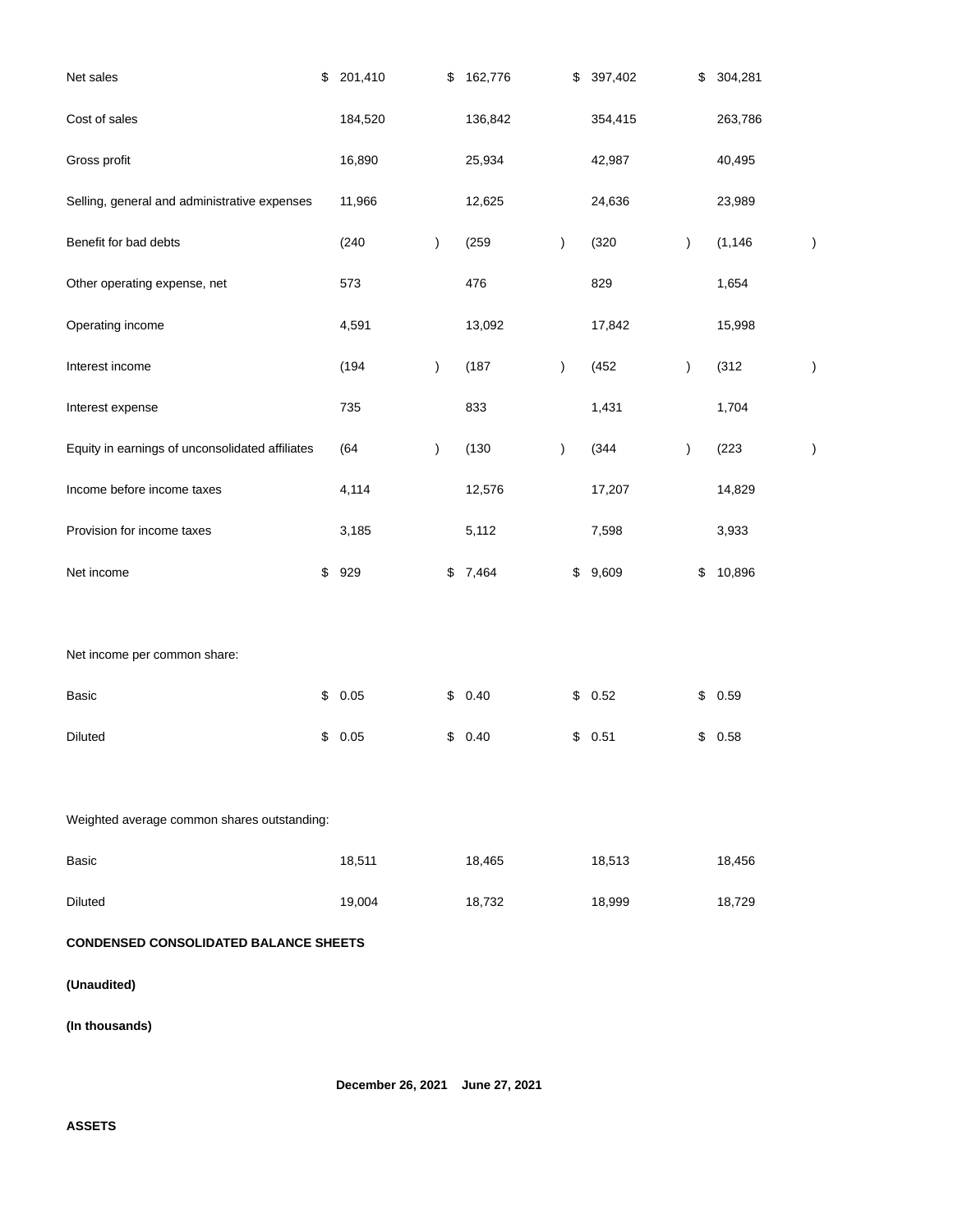| Cash and cash equivalents          | \$<br>47,620  | \$78,253  |
|------------------------------------|---------------|-----------|
| Receivables, net                   | 92,175        | 94,837    |
| Inventories                        | 148,893       | 141,221   |
| Income taxes receivable            | 8,162         | 2,392     |
| Other current assets               | 15,331        | 12,364    |
| Total current assets               | 312,181       | 329,067   |
| Property, plant and equipment, net | 207,461       | 201,696   |
| Operating lease assets             | 8,788         | 8,772     |
| Deferred income taxes              | 2,448         | 1,208     |
| Other non-current assets           | 12,547        | 14,625    |
| <b>Total assets</b>                | \$<br>543,425 | \$555,368 |

### **LIABILITIES AND SHAREHOLDERS' EQUITY**

| Accounts payable                        | \$<br>54,761 | \$54,259 |
|-----------------------------------------|--------------|----------|
| Income taxes payable                    | 7,993        | 1,625    |
| Current operating lease liabilities     | 2,150        | 1,856    |
| Current portion of long-term debt       | 14,971       | 16,045   |
| Other current liabilities               | 18,260       | 31,638   |
| <b>Total current liabilities</b>        | 98,135       | 105,423  |
| Long-term debt                          | 66,257       | 70,336   |
| Non-current operating lease liabilities | 6,736        | 7,032    |
| Deferred income taxes                   | 4,723        | 6,686    |
| Other long-term liabilities             | 6,382        | 7,472    |
| <b>Total liabilities</b>                | 182,233      | 196,949  |

Commitments and contingencies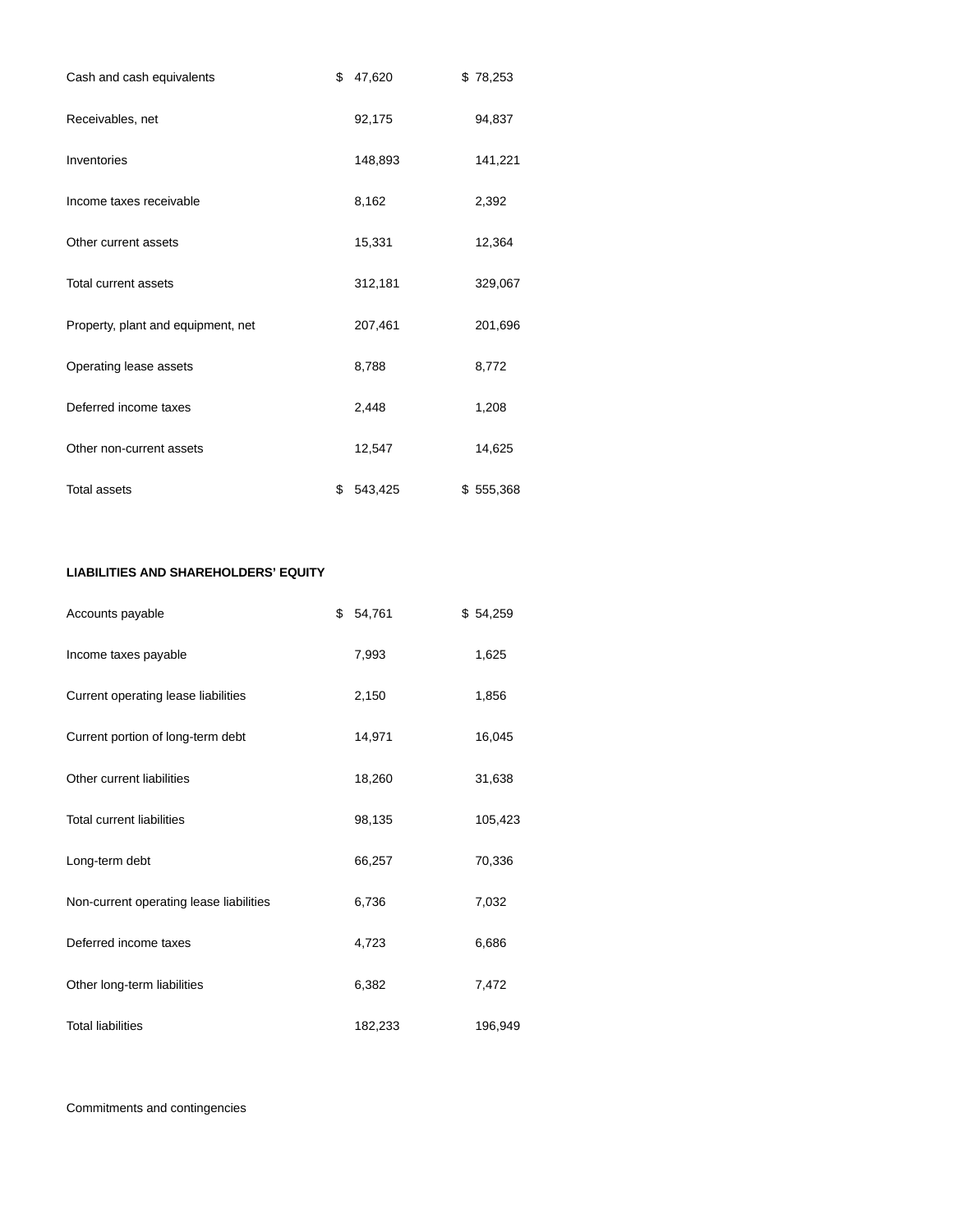| Common stock                               | 1,850         | 1,849     |  |
|--------------------------------------------|---------------|-----------|--|
| Capital in excess of par value             | 67,006        | 65,205    |  |
| Retained earnings                          | 353,393       | 344,797   |  |
| Accumulated other comprehensive loss       | (61, 057)     | (53, 432) |  |
| Total shareholders' equity                 | 361,192       | 358,419   |  |
| Total liabilities and shareholders' equity | \$<br>543,425 | \$555,368 |  |

### **CONDENSED CONSOLIDATED STATEMENTS OF CASH FLOWS**

# **(Unaudited)**

# **(In thousands)**

|                                                                                          | For the Six Months Ended |                   |  |
|------------------------------------------------------------------------------------------|--------------------------|-------------------|--|
|                                                                                          | December 26, 2021        | December 27, 2020 |  |
| Cash and cash equivalents at beginning of period                                         | \$<br>78,253             | \$<br>75,267      |  |
| Operating activities:                                                                    |                          |                   |  |
| Net income                                                                               | 9,609                    | 10,896            |  |
| Adjustments to reconcile net income to net cash (used) provided by operating activities: |                          |                   |  |
| Equity in earnings of unconsolidated affiliates                                          | (344)                    | (223)             |  |
| Depreciation and amortization expense                                                    | 12,687                   | 12,187            |  |
| Non-cash compensation expense                                                            | 2,261                    | 1,816             |  |
| Deferred income taxes                                                                    | (3, 197)                 | (1,700)           |  |
| Other, net                                                                               | (149)                    | (25)              |  |
| Changes in assets and liabilities                                                        | (24, 817)                | (3,225)           |  |
| Net cash (used) provided by operating activities                                         | (3,950)                  | 19,726            |  |

### Investing activities:

| Capital expenditures | (19, 172) | (6,035) |  |
|----------------------|-----------|---------|--|
| Other, net           | 87        | (925    |  |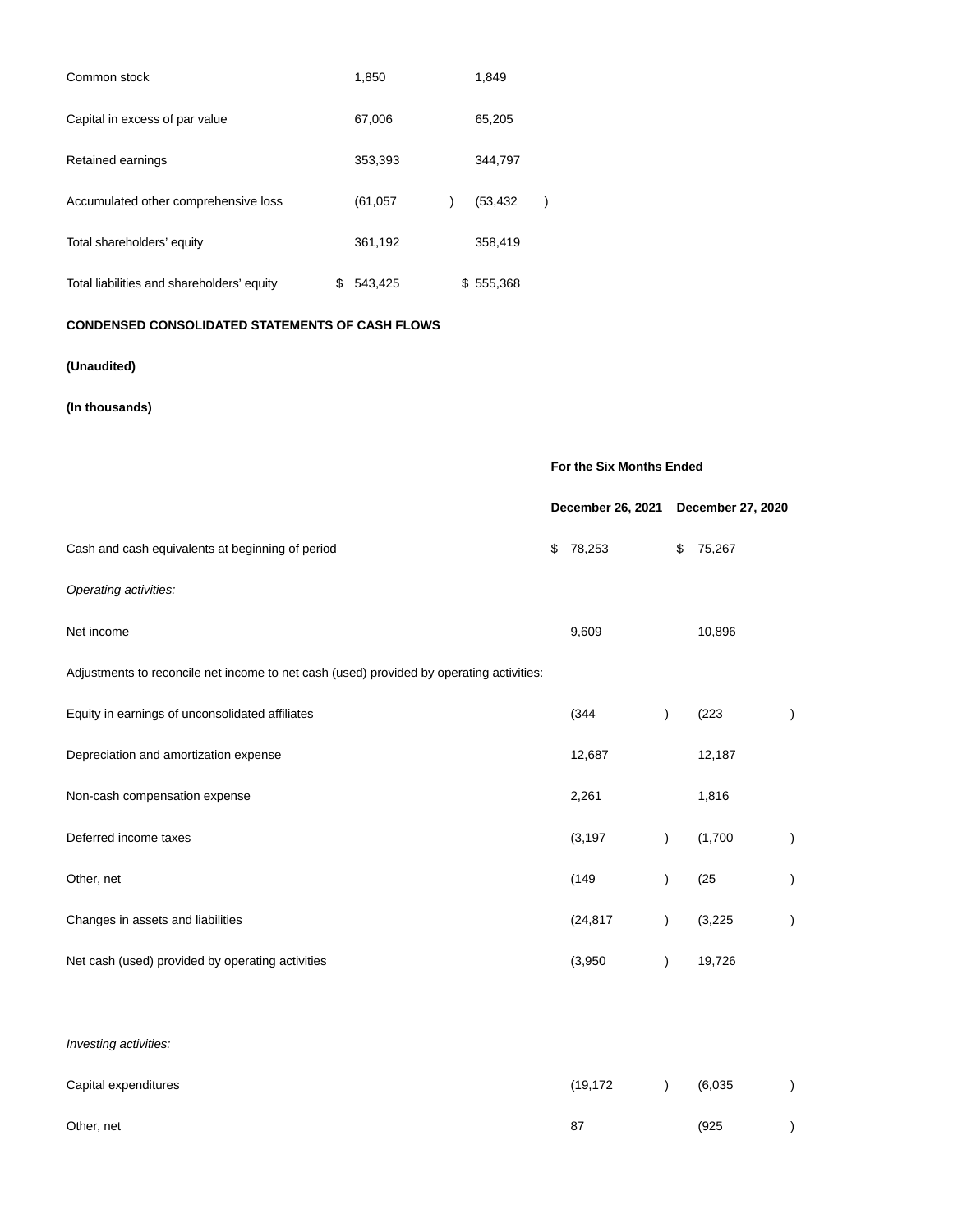| Net cash used by investing activities                        | (19,085)     |               | (6,960)  |  |
|--------------------------------------------------------------|--------------|---------------|----------|--|
|                                                              |              |               |          |  |
| Financing activities:                                        |              |               |          |  |
| Proceeds from long-term debt                                 | 20,111       |               |          |  |
| Payments on long-term debt                                   | (25, 377)    | $\mathcal{E}$ | (6, 725) |  |
| Common stock repurchased                                     | (1,204)      |               |          |  |
| Other, net                                                   | (324)        |               | (64)     |  |
| Net cash used by financing activities                        | (6, 794)     |               | (6,789)  |  |
|                                                              |              |               |          |  |
| Effect of exchange rate changes on cash and cash equivalents | (804)        |               | 2,077    |  |
| Net (decrease) increase in cash and cash equivalents         | (30, 633)    |               | 8,054    |  |
| Cash and cash equivalents at end of period                   | \$<br>47,620 | \$            | 83,321   |  |

### **BUSINESS SEGMENT INFORMATION**

### **(Unaudited)**

### **(In thousands)**

Net sales details for each reportable segment of the Company are as follows:

|                 | For the Three Months Ended |    |                   | For the Six Months Ended |                   |    |                          |  |  |  |
|-----------------|----------------------------|----|-------------------|--------------------------|-------------------|----|--------------------------|--|--|--|
|                 | <b>December 26, 2021</b>   |    | December 27, 2020 |                          | December 26, 2021 |    | <b>December 27, 2020</b> |  |  |  |
| Polyester       | \$<br>92,418               | \$ | 76,696            | \$                       | 181,885           | \$ | 145,772                  |  |  |  |
| Asia            | 59,112                     |    | 44,692            |                          | 110,540           |    | 82,415                   |  |  |  |
| <b>Brazil</b>   | 27,601                     |    | 24,253            |                          | 61,339            |    | 46,859                   |  |  |  |
| Nylon           | 21,015                     |    | 16,008            |                          | 41,174            |    | 27,037                   |  |  |  |
| All Other       | 1,264                      |    | 1,127             |                          | 2,464             |    | 2,198                    |  |  |  |
| Consolidated \$ | 201,410                    | \$ | 162,776           | \$                       | 397,402           | \$ | 304,281                  |  |  |  |

Gross profit details for each reportable segment of the Company are as follows: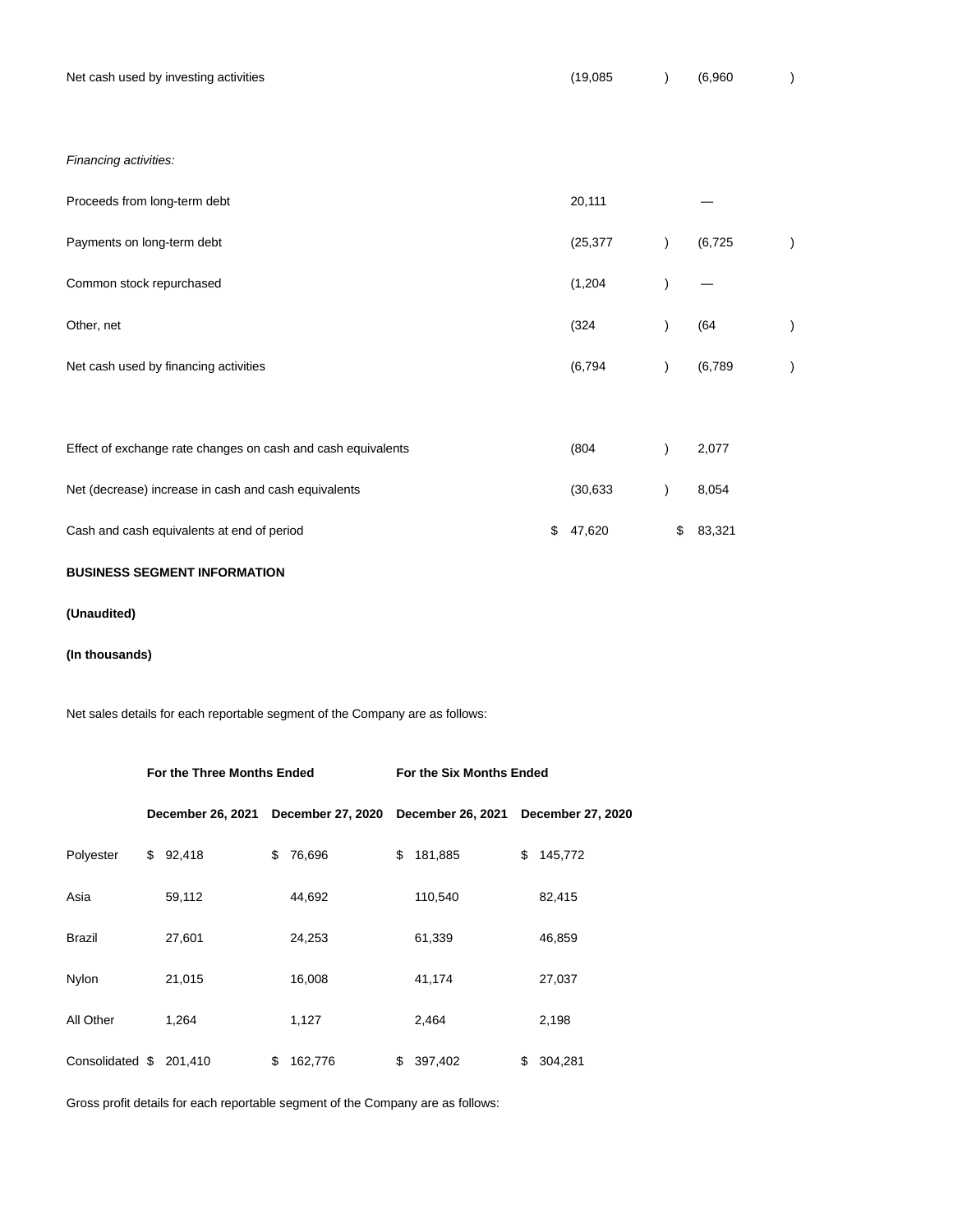**For the Three Months Ended For the Six Months Ended**

|                 | December 26, 2021 | December 27, 2020 December 26, 2021 |              | <b>December 27, 2020</b> |
|-----------------|-------------------|-------------------------------------|--------------|--------------------------|
| \$<br>Polyester | 440               | \$<br>10,895                        | \$<br>8,734  | \$<br>15,527             |
| Asia            | 8,511             | 6,528                               | 15,482       | 11,106                   |
| Brazil          | 7,526             | 7,977                               | 17,466       | 12,590                   |
| Nylon           | 186               | 395                                 | 912          | 1,060                    |
| All Other       | 227               | 139                                 | 393          | 212                      |
| Consolidated \$ | 16,890            | \$<br>25,934                        | \$<br>42,987 | \$<br>40,495             |

### **RECONCILIATIONS OF REPORTED RESULTS TO ADJUSTED RESULTS**

#### **(Unaudited)**

### **(In thousands)**

EBITDA and Adjusted EBITDA (Non-GAAP Financial Measures)

The reconciliations of the amounts reported under U.S. generally accepted accounting principles ("GAAP") for Net income to EBITDA and Adjusted EBITDA are set forth below.

|                                           | For the Three Months Ended |                   | For the Six Months Ended |                   |
|-------------------------------------------|----------------------------|-------------------|--------------------------|-------------------|
|                                           | December 26, 2021          | December 27, 2020 | December 26, 2021        | December 27, 2020 |
| Net income                                | \$<br>929                  | \$<br>7,464       | \$<br>9,609              | \$<br>10,896      |
| Interest expense, net                     | 541                        | 646               | 979                      | 1,392             |
| Provision for income taxes                | 3,185                      | 5,112             | 7,598                    | 3,933             |
| Depreciation and amortization expense (1) | 6,266                      | 6,016             | 12,574                   | 12,068            |
| <b>EBITDA</b>                             | 10,921                     | 19,238            | 30,760                   | 28,289            |
|                                           |                            |                   |                          |                   |
| Other adjustments <sup>(2)</sup>          |                            |                   |                          |                   |
| <b>Adjusted EBITDA</b>                    | \$<br>10,921               | \$<br>19,238      | \$<br>30,760             | \$<br>28,289      |

(1) expense, net. Within the condensed consolidated statements of cash flows, amortization of debt issuance costs is reflected in depreciation and Within this reconciliation, depreciation and amortization expense excludes the amortization of debt issuance costs, which are reflected in interest amortization expense.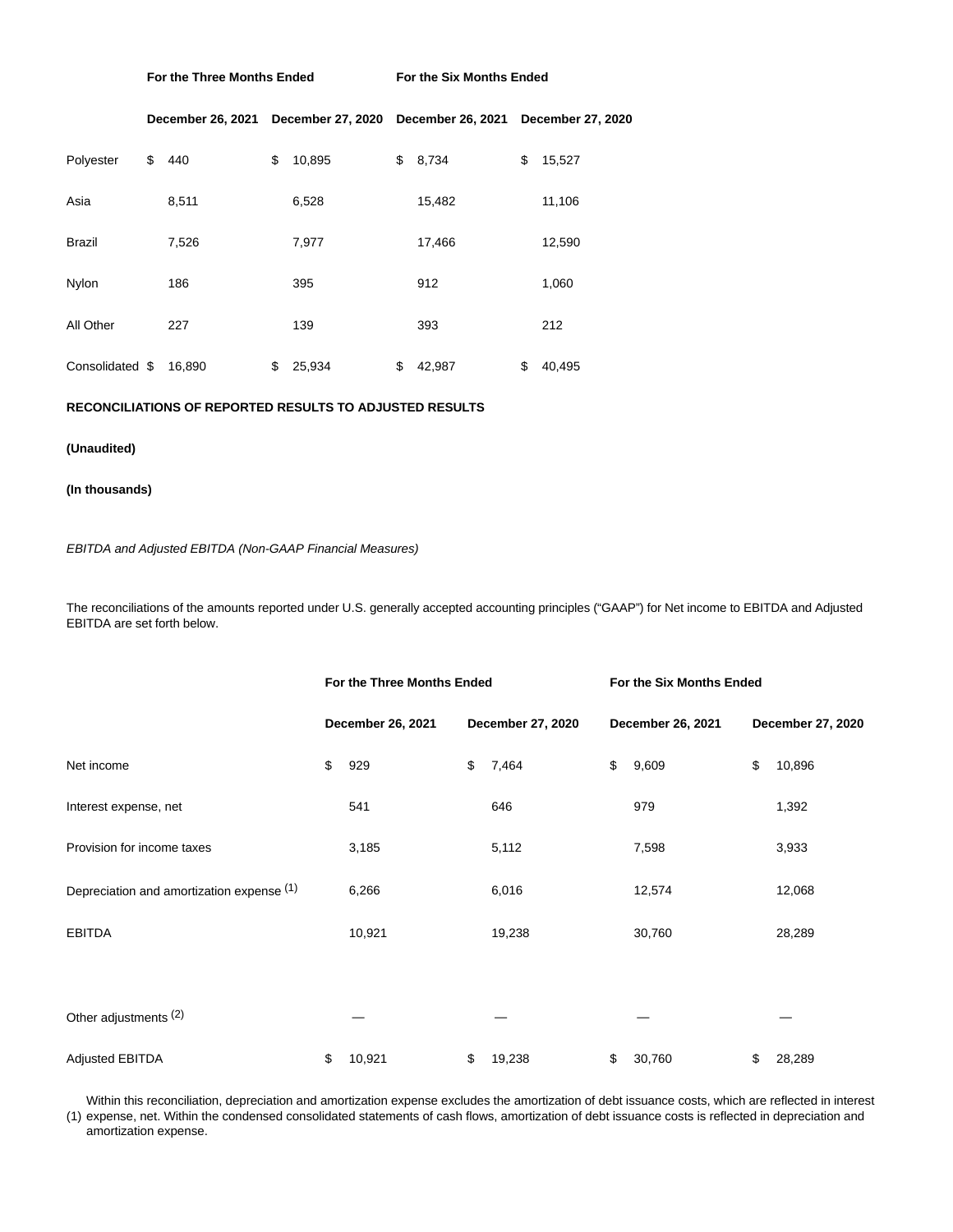(2) For the periods presented, there were no other adjustments necessary to reconcile Net income to Adjusted EBITDA.

### **For the Twelve Months Ended**

|                                                            | December 26, 2021 |               | December 27, 2020 |               |
|------------------------------------------------------------|-------------------|---------------|-------------------|---------------|
| Net income (loss)                                          | \$27,786          | \$            | (50, 462)         |               |
| Interest expense, net                                      | 2,307             |               | 3,513             |               |
| Provision for income taxes                                 | 20,939            |               | 3,677             |               |
| Depreciation and amortization expense (1)                  | 25,799            |               | 23,989            |               |
| <b>EBITDA</b>                                              | 76,831            |               | (19, 283)         | $\mathcal{E}$ |
|                                                            |                   |               |                   |               |
| Equity in earnings of former minority investment           |                   |               | (1,052)           | $\mathcal{E}$ |
| EBITDA excluding former minority investment                | 76,831            |               | (20, 335)         |               |
|                                                            |                   |               |                   |               |
|                                                            |                   |               |                   |               |
| Recovery of non-income taxes (2)                           | (9,717)           | $\mathcal{E}$ |                   |               |
| Gain on sale of investment in unconsolidated affiliate (3) |                   |               | (2, 284)          |               |
| Impairment of investment in unconsolidated affiliate (3)   |                   |               | 45,194            |               |

| Severance <sup>(4)</sup>            |               |    | 1,102    |   |
|-------------------------------------|---------------|----|----------|---|
| Adjusted EBITDA                     | \$67,114      |    | \$23,677 |   |
| Net sales                           | \$<br>760,713 | \$ | 561,330  |   |
| Adjusted EBITDA as a % of Net sales | 8.8           | %  | 4.2      | % |

(1) Within this reconciliation, depreciation and amortization expense excludes the amortization of debt issuance costs, which are reflected in interest expense, net. Within the condensed consolidated statements of cash flows, amortization of debt issuance costs is reflected in depreciation and amortization expense.

(2) During fiscal 2021 and the twelve fiscal months ended December 26, 2021, the Company recorded a recovery of non-income taxes of \$9,717 related to favorable litigation results for its Brazilian operations, generating overpayments that resulted from excess social program taxes paid in prior fiscal years.

(3) During fiscal 2020 and the twelve fiscal months ended December 27, 2020, the Company recorded an impairment charge of \$45,194 relating to the April 29, 2020 sale of its minority interest in a domestic cotton producer. The Company's 34% share of the associated losses subsequent to the date of the impairment charge (March 29, 2020) and through the date of the transaction closing (April 29, 2020) was \$2,284 and generated a gain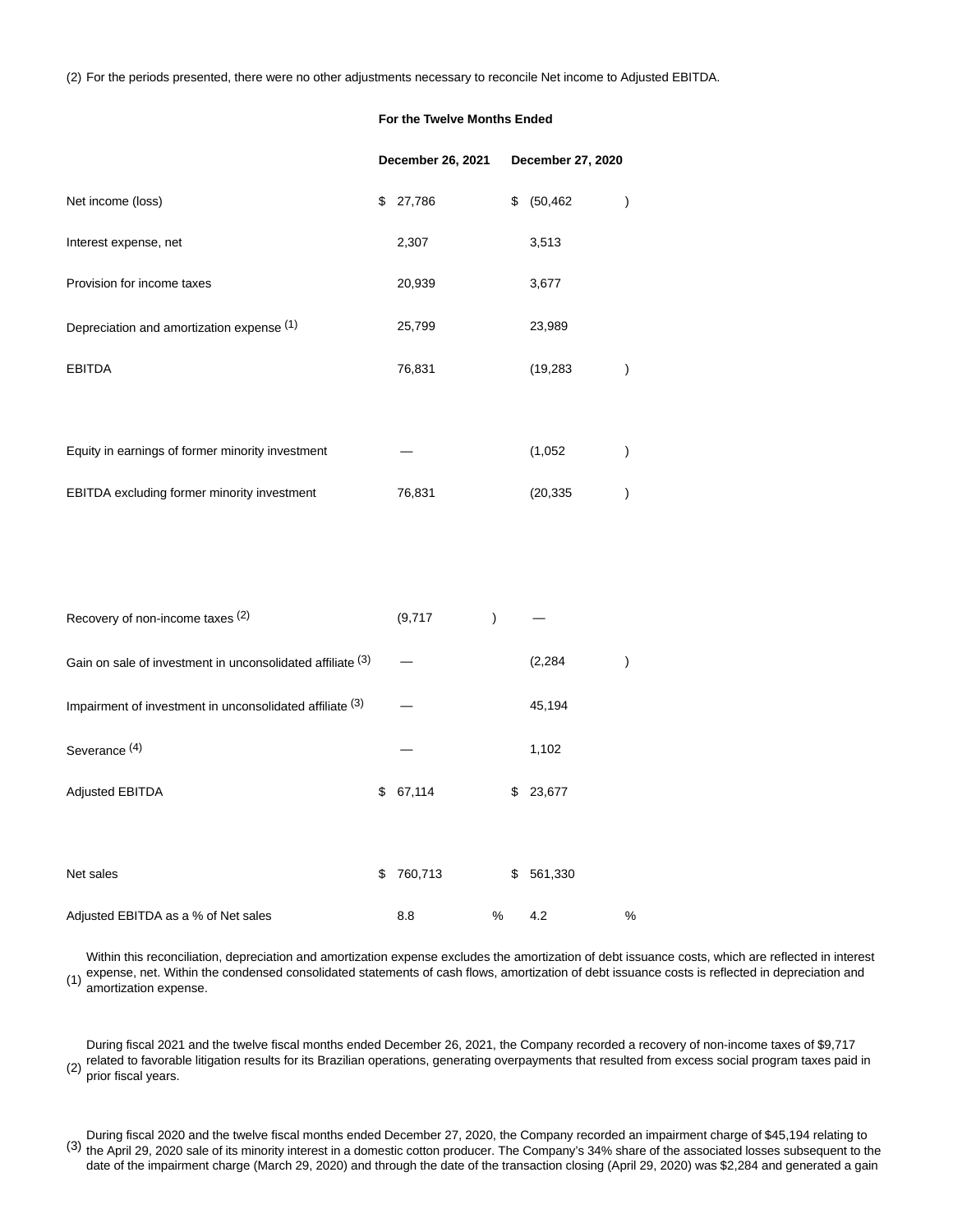on sale.

(4) During fiscal 2020 and the twelve fiscal months ended December 27, 2020, the Company recorded severance costs related to overall cost reduction efforts in the U.S.

### Adjusted Net Income and Adjusted EPS (Non-GAAP Financial Measures)

For the three and six months ended December 26, 2021 and December 27, 2020, there were no adjustments necessary to reconcile Net income to Adjusted Net Income or Adjusted EPS.

Net Debt (Non-GAAP Financial Measure)

Reconciliations of Net Debt are as follows:

|                                   | December 26, 2021 |    | June 27, 2021 |
|-----------------------------------|-------------------|----|---------------|
| Long-term debt                    | \$<br>66,257      | \$ | 70,336        |
| Current portion of long-term debt | 14,971            |    | 16,045        |
| Unamortized debt issuance costs   | 363               |    | 476           |
| Debt principal                    | 81,591            |    | 86,857        |
| Less: cash and cash equivalents   | 47,620            |    | 78,253        |
| Net Debt                          | \$<br>33.971      | S  | 8,604         |

#### Cash and cash equivalents

At December 26, 2021 and June 27, 2021, the Company's domestic operations held approximately 1% and 48% of consolidated cash and cash equivalents, respectively.

### REPREVE® Fiber

REPREVE<sup>®</sup> Fiber represents the Company's collection of fiber products on its recycled platform, with or without added technologies. Beginning in the fourth quarter of fiscal 2021, as a result of its annual review of products meeting the REPREVE® Fiber definition, the Company began including certain product sales in the Asia Segment that were previously excluded from the REPREVE® Fiber sales metric. Quarters 1, 2, and 3 of fiscal 2021 have been adjusted to reflect such sales, which resulted in a change of not more than 1% for any quarter.

#### **Non-GAAP Financial Measures**

Certain non-GAAP financial measures included herein are designed to complement the financial information presented in accordance with GAAP. These non-GAAP financial measures include Earnings Before Interest, Taxes, Depreciation and Amortization ("EBITDA"), Adjusted EBITDA, Adjusted Net Income, Adjusted EPS and Net Debt (together, the "non-GAAP financial measures").

- EBITDA represents Net income before net interest expense, income tax expense, and depreciation and amortization expense.
- Adjusted EBITDA represents EBITDA adjusted to exclude, from time to time, certain other adjustments necessary to understand and compare the underlying results of UNIFI.
- Adjusted Net Income represents Net income calculated under GAAP adjusted to exclude certain amounts. Management believes the excluded amounts do not reflect the ongoing operations and performance of UNIFI and/or exclusion may be necessary to understand and compare the underlying results of UNIFI.
- Adjusted EPS represents Adjusted Net Income divided by UNIFI's weighted average common shares outstanding.
- Net Debt represents debt principal less cash and cash equivalents.

The non-GAAP financial measures are not determined in accordance with GAAP and should not be considered a substitute for performance measures determined in accordance with GAAP. The calculations of the non-GAAP financial measures are subjective, based on management's belief as to which items should be included or excluded in order to provide the most reasonable and comparable view of the underlying operating performance of the business. We may, from time to time, modify the amounts used to determine our non-GAAP financial measures.

We believe that these non-GAAP financial measures better reflect Unifi's underlying operations and performance and that their use, as operating performance measures, provides investors and analysts with a measure of operating results unaffected by differences in capital structures, capital investment cycles, and ages of related assets, among otherwise comparable companies.